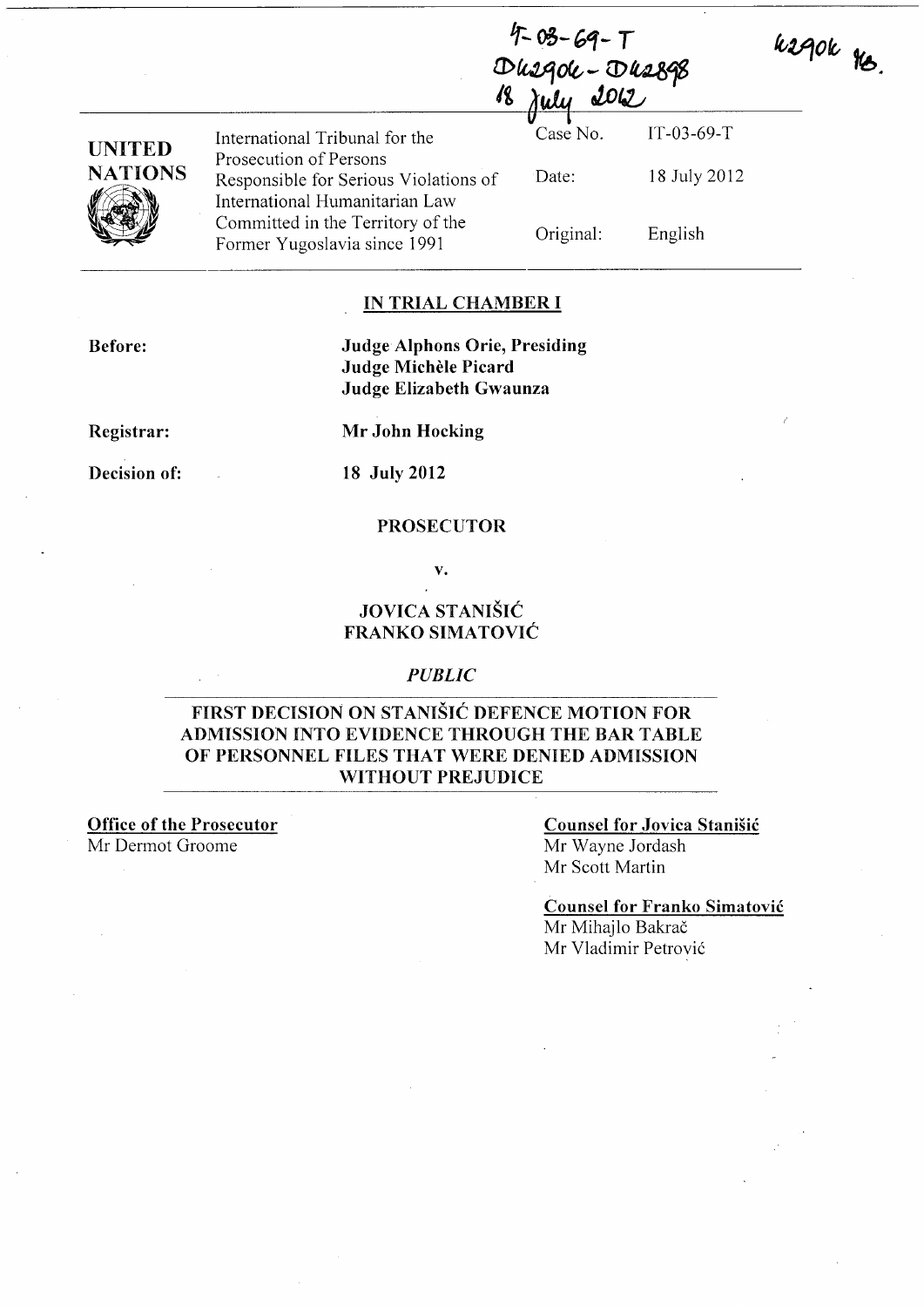# **I.** PROCEDURAL HISTORY AND SUBMISSIONS OF THE PARTIES

1. On 17 February 2012, the Stanisic Defence ("Defence") filed a motion requesting admission of 674 documents from the bar table ("Bar Table Motion").<sup>1</sup> Between 23 May and 14 June 2012, the Chamber issued nine decisions on the Bar Table Motion ("Bar Table Decisions") relating to the various categories of documents tendered therein.<sup>2</sup> On 24 May 2012, the Chamber issued its Fifth Bar Table Decision addressing 60 alleged personnel files.<sup>3</sup> The Chamber denied the admission into evidence of those documents, without prejudice, due to the lack of specificity with which the Defence had explained their relevance, as well as due to redactions and translation issues in some of the documents.<sup>4</sup> The Chamber noted that while each document may be relevant for a reason contained in the description, without adequate referencing or explanation, the Chamber was unable to sufficiently assess the relevance and probative value of each document.<sup>5</sup> The Chamber concluded that the Defence had not demonstrated, with clarity and specificity, where and how each individual document would fit into its case, and thus failed to fulfil the requirements for admission.<sup>6</sup>

2. On 5 June 2012, the Defence filed a motion requesting the admission from the bar table of 99 documents which had previously been denied without prejudice through the First and Fifth Bar Table Decisions ("Motion"). The Defence submits that it has now sufficiently addressed the issues underlying the Chamber's prior denial of admission without prejudice of the personnel files.<sup>7</sup> The Defence indicates that it now seeks to tender excerpts of the personnel files, having allocated to them the same Rule 65 *ter* numbers, save for the addition of a ".1" extension, as their counterparts in the Bar Table Motion. <sup>8</sup>

3. On 12 June 2012, the Prosecution advised the Defence, by informal communication, that the documents subject of the Motion had not yet been uploaded into eCourt, and inquired as to when these would be uploaded. On 13 June 2012, the Defence replied by means of an informal

8 Motion, para. I I.

 $\mathbf{1}$ Stanišić Defence Motion for Admission of Documents through the Bar Table, with Confidential Annexes A, B, and C, 17 February 2012.

 $\overline{2}$ First Bar Table Decision, 23 May 2012; Second Bar Table Decision, 23 May 2012; T. 19765-19768; Fourth Bar Table Decision, 24 May 2012; Fifth Bar Table Decision, 24 May 2012; Sixth Bar Table Decision, 1 June 2012; Seventh Bar Table Decision, 6 June 2012; Eighth Bar Table Decision, 6 June 2012; Ninth Bar Table Decision, 14 June 2012.  $\overline{\mathbf{3}}$ 

The document subject of the Fifth Bar Table Decision which is not covered by the present Motion is the document bearing 65 fer no. 1005333.1.  $\overline{4}$ 

Fifth Bar Table Decision, paras 4, 6, 8-10. 1D05312 had previously been admitted as D449.

 $\overline{5}$ Fifth Bar Table Decision, para. 6. 6

*Ibid.* 

 $\overline{7}$ Stanišić Defence Motion for Admission of Documents into Evidence through the Bar Table of Documents that were Denied Admission Without Prejudice, 5 June 2012, para. 6.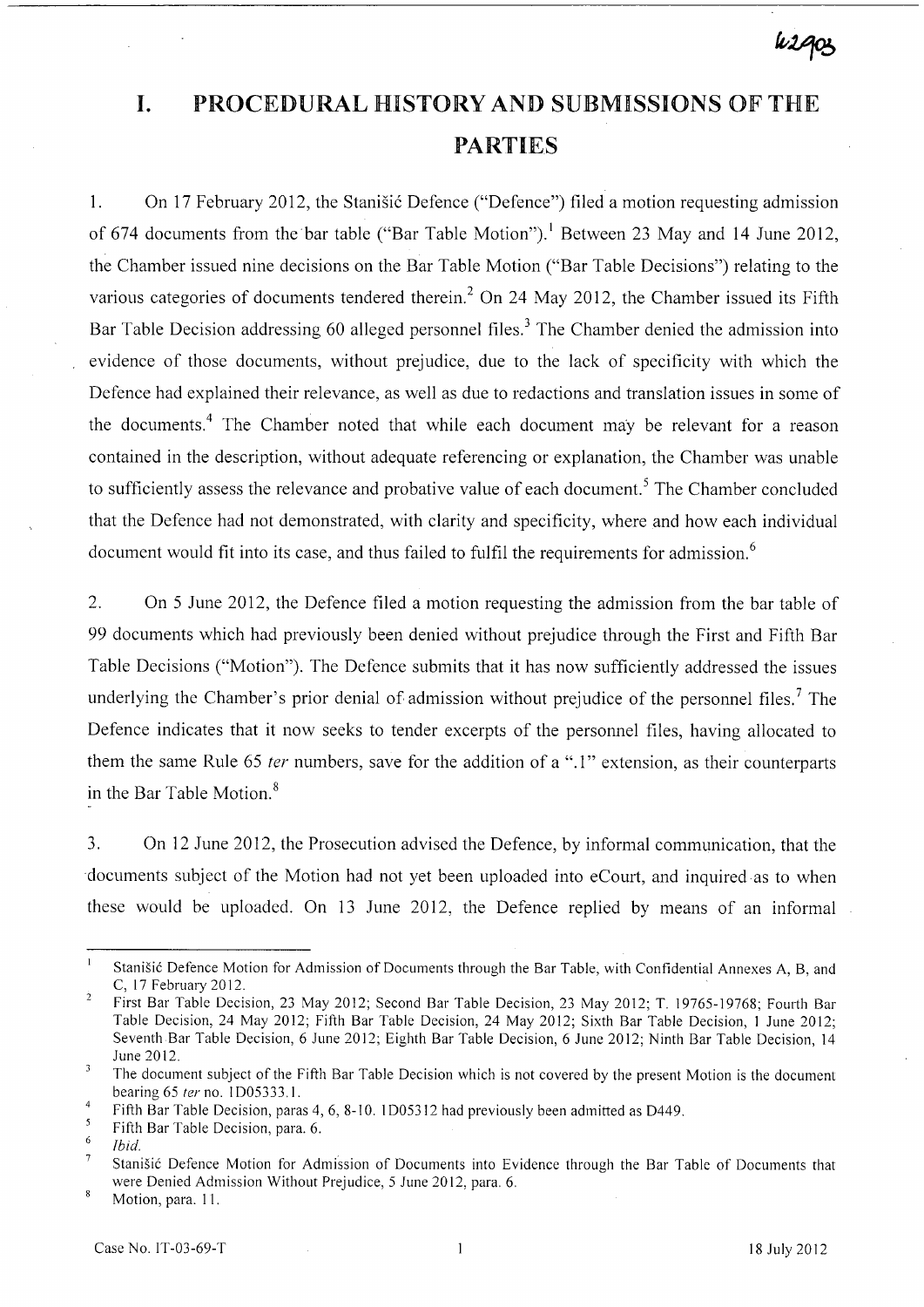# **fuV:Jov**

communication and provided courtesy copies of 15 personnel files addressed by the Motion.<sup>9</sup> These documents consisted of either updated versions of the original B/C/S personnel files, their English translations, or both. The Defence added that it is currently uploading the remaining personnel files into eCourt under their proper 65 fer nos. The Defence submits that in the meantime, the Prosecution and the Chamber can use the personnel files currently in eCourt and locate the relevant portions thereof on the basis of the Evidence Record Numbers ("ERNs") indicated in the bar table chart annexed to the Motion. The Defence further stated that the portions of the documents tendered through the Motion will eventually be uploaded into eCourt and the Prosecution will be advised once the upload is complete.

4. On 19 June 2012, the Prosecution filed its response to the Motion ("Response"), providing its comments on each of the 56 personnel files.<sup>10</sup> While the Prosecution does not object to the admission of most of these documents, it stresses that it has not had the opportunity to view the actual documents sought to be tendered as these have not been uploaded into  $e$ Court.<sup>11</sup> The Prosecution has had to rely instead on the previously uploaded complete documents and focus its attention on the ERNs specified by the Defence in its bar table chart.<sup>12</sup> The Prosecution objects, however, to the admission of documents bearing Rule 65 *ter* nos 1D05327.1 and 1D05352.1, as portions thereof appear to have been removed by the Defence.<sup>13</sup> In addition, the Prosecution objects to the admission of the document bearing Rule 65 *ter* no. 1D05341.1, the original B/C/S version of which appears to be missing two pages.<sup>14</sup>

## **11. APPLICABLE LAW**

5. The Chamber recalls and refers to the applicable law as set out in its First Bar Table Decision.<sup>15</sup>

### **Ill. DISCUSSION**

6. As with its previous Bar Table Decisions, the Chamber will deal with the various categories of documents subject of the Motion through separate decisions. The Chamber will address the

 $\overline{9}$ These are documents identified in the Motion as having Rule 65 ter nos 1D05313.1, 1D05318.1, 1D05324.1, 1005327.1, 1005332.1, 1005335.1, 1005338.1, 1005341.1, 1005345.1, 1005351.1, 1005352.1, 100535.1, 1005357.1, 1005358.1, and 1005368.1.

<sup>&</sup>lt;sup>10</sup> Prosecution Response to Stanišić Defence Motion for Admission of Documents through the Bar Table, with Confidential Annex A, 19 June 2012.

 $\frac{11}{12}$  Response, paras 15-16.

 $\frac{12}{13}$  Response, para. 16.

<sup>&</sup>lt;sup>13</sup>Response, paras 13-14, Confidential Annex A, pp. 234-235, 246-247.

<sup>&</sup>lt;sup>14</sup> Response, Confidential Annex A, pp. 240-241.

<sup>15</sup>First Bar Table Decision, paras 9-10.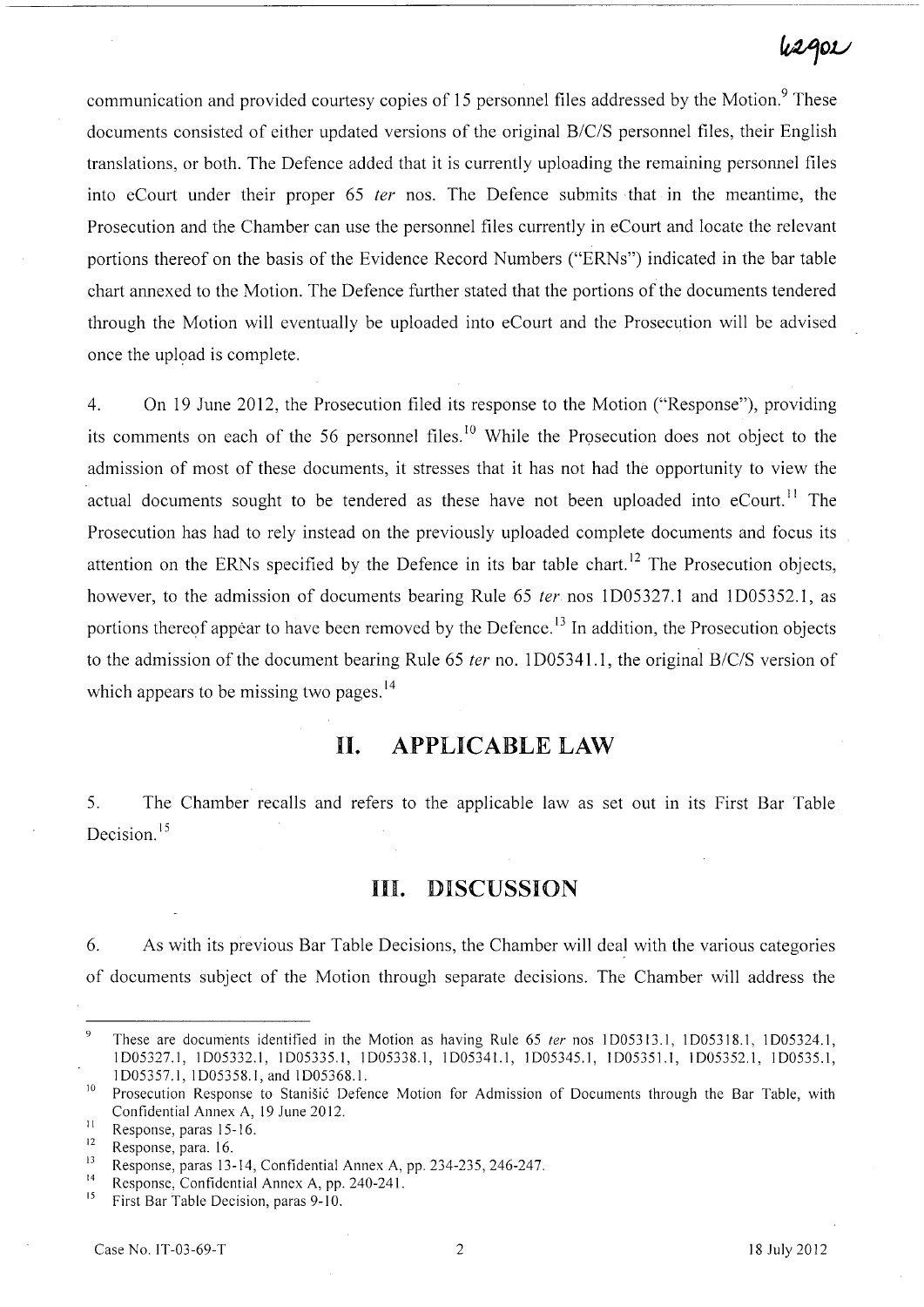category of 56 alleged personnel files in the present decision, which were among the 60 such documents subject of the Fifth Bar Table Decision.<sup>16</sup>

7. The Chamber notes that the personnel files have now been uploaded into eCourt under the ".1" 65 ter numbers referred to in the bar table chart annexed to the Motion.<sup>17</sup>

8. As noted above, the Prosecution does not object in principle to the admission of any of these 55 documents, and its objections to the documents bearing Rule 65 fer nos 1D05327.1, ID05341.1, and 1D05352.1 are limited to their incomplete nature and/or redactions therein which appear to have been carried out by the Defence.<sup>18</sup> The Prosecution does not object to the redactions by the Serbian government in the document bearing Rule 65  $ter$  no. 1D05327.1.<sup>19</sup>

Response, Confidential Annex A, pp. 234-235.

<sup>&</sup>lt;sup>16</sup> Motion, Confidential Annex A, pp. 223-247.<br><sup>17</sup> The Chamber observes the following discre

<sup>17</sup>The Chamber observes the following discrepancies between the Defence's description of various documents and those actually uploaded into eCourt: (1) While the Defence states that the document bearing Rule 65 ter no. 1005315.1 corresponds to ERNs 05587845 to 05587862 (Motion, Confidential Annex A, p. 226), the corresponding document in eCourt consists of two pages with ERNs 05587851 and 05587855. (2) While the Defence identifies the document bearing Rule 65 ter no. 1D05324.1 as corresponding to ERNs 05588092 to 05588097 (Motion, Confidential Annex A, p. 230), the B/C/S version in eCourt consists of ERNs 06819524 to 06819529. Moreover, the English translation in eCourt contains the heading that it is the Defence draft translation of 05588092 to 05588097, but nevertheless appears to correspond to the *B/C/S* version consisting of ERNs 06819524 to 06819529. (3) The Defence indicates that the document bearing Rule 65 ter no. 1D05329.1 consists of ERNs 0558-8304 to 0558-8306 (Motion, Confidential Annex A, p. 233), while the corresponding document in eCourt consists of ERNs 05588360 to 05588362. The Prosecution notes that the Defence repeated the ERN corresponding to the previous document in the chart, bearing Rule 65 ter no. 1D05328.1 (Response, Confidential Annex A, p. 235). (4) The Defence describes the document bearing 65 ter no. 1D05332.1 as corresponding to ERNs 05588778 to 05588785 (Motion, Confidential Annex A, p. 234), while the *B/C/S* version in eCourt consists of ERNs 06822007 to 06822015. Moreover, the English translation in eCourt contains the heading that it is the - Defence draft translation of 05588778 to 05588785, but nevertheless appears to correspond to the *B/C/S* version consisting of ERNs 06822007 to 06822015. (5) The Defence describes the document bearing 65 ter no. 1D05335.1 as corresponding to ERNs 07042316 to 07042321 (Motion, Confidential Annex A, p. 234), while the *B/C/S* version in eCourt consists of ERNs 06818586 to 06818591. The English translation in eCourt contains the heading that it is the Defence draft translation of ERNs 07042316 to 07042321, but nevertheless appears to correspond to the *B/c/S*  version consisting of ERNs 06818586 to 06818591. (6) The Defence describes the document bearing 65 ter no. 1005338.1 as corresponding to ERN 07042280 (Motion, Confidential Annex A, p. 236), while the *B/C/S* version in eCourt consists of ERN 06822434. The English translation in eCourt contains the heading that it is the Defence draft translation of ERN 07042280, but nevertheless appears to correspond to the *B/c/S* version consisting of ERN 06822434. (7) The Defence describes the document bearing Rule 65 ter no. 1D05337.1 as corresponding to ERNs 07042016 to 07042045 (Motion, Confidential Annex A, p. 236), when the ERNs of the corresponding document in eCourt are 07042031 to 07042035. (8) The document bearing Rule 65 ter no. 1D05367.1 is described by the Defence as consisting of several pages, with ERNs 07043651 to 07043660 (Motion, Confidential Annex A, p. 246), while the corresponding document in eCourt consists only of the first page of this ERN series, 07043651. (9) The Defence describes the document bearing 65 ter no. 1D05345.1 as bearing ERN 07041338 to 07041351 (Motion, Confidential Annex A, p. 239), while the *B/C/S* version in eCourt consists of only two pages, the ERN on the first page of which is not visible, while the ERN on the second page is not fully legible but nevertheless does not appear to fall within the ERN range indicted by the Defence. (10) The Defence describes the document bearing 65 ter no. 1005351.1 as corresponding to ERNs 07041872 to 07041912 (Motion, Confidential Annex A, p. 241), while the *B/C/S* version in eCourt consists of ERNs 06819299 and 06819301 to 06819306. (11) The Defence describes the document bearing 65 ter no. 1D05358.1 as corresponding to ERNs 07042866 to 07042870 (Motion, Confidential Annex A, p. 243), while the *B/c/S* version in eCourt consists of ERNs 06820949 to 06820953.

 $18$  Response, Confidential Annex A, pp. 234-235, 240-241, 246-247.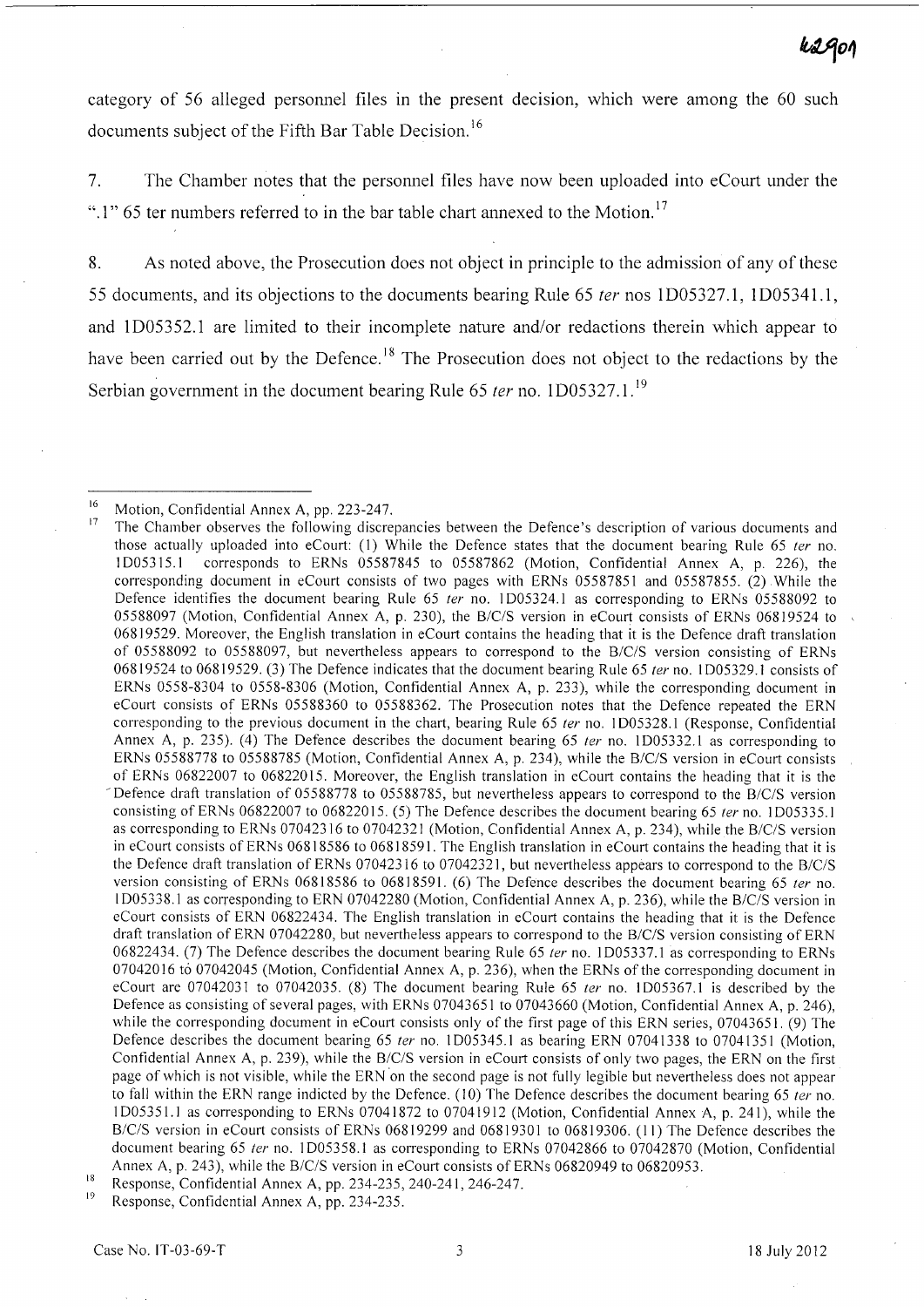# 42A00

9. The Chamber has previously admitted excerpts of documents, provided that the parties have access to the sources thereof so as to be able to contextualize the excerpts tendered.<sup>20</sup> The Prosecution acknowledges that while it is appropriate to tender excerpts of lengthy documents, this practice is unnecessary with respect to the alleged personnel files concerned which are not of excessive length.<sup>21</sup> The Chamber notes that the Defence has not offered any explanation as to why it appears to have removed portions of the documents bearing Rule 65 ter nos 1D05327.1 and ID05352.1 when compared to their counterparts without a ".1" extension in their Rule 65 fer nos. These removed portions are in addition to the redactions noted by the Chamber when it previously denied the admission of these documents.<sup>22</sup> Furthermore, the Chamber notes that a yellow piece of paper covers a portion of the text in the second page of the *B/C/S* version of the document bearing *65* fer no. 1 D05334.1.

10. As regards the documents bearing 65 fer nos ID053l8.1, ID05341.I, and ID05357.I, the Chamber observes that while they are now unredacted, the English versions appear to be incomplete compared to the *B/C/S* versions.23

11. The Chamber considers that the nature and extent of the removed portions and/or incomplete translations prevent it from properly determining the admissibility of 1D05318.1, lD05327.l, lD05334.l, lD05341.l, lD05352.l, and lD05357.1. The Chamber therefore denies their admission.

12. The Chamber observes that with respect to the remaining 50 documents, the Defence tenders the same ERNs as those previously tendered through the Bar Table Motion. In addition, the *B/C/S* and English versions of the documents bearing Rule 65 fer nos lD05324.1, ID05332.l, lD05335.l, lD05338.l, lD05345.l, lD05351.l, lD05353.l, lD05357.l, and lD05358.l are now unredacted. Furthermore, the *B/C/S* and English versions of the document bearing Rule 65 fer no. ID05368.1 now appear to be of equal length. The document bearing Rule 65 fer no. 1D05313.1 remains redacted, however, and the Chamber understands the Defence explanation that an unredacted version thereof is unavailable to mean that the Defence is unable to obtain one.<sup>24</sup> Having

 $\frac{20}{21}$  T. 20150-20151.

<sup>&</sup>lt;sup>21</sup> Response, para. 14.

<sup>&</sup>lt;sup>22</sup> Fifth Bar Table Decision, para. 8.<br><sup>23</sup> The Chamber observes that while

The Chamber observes that while the Defence describes the document bearing 65 ter no. 1D05318.1 as pertaining to ERNs 05587926 to 05587949 (Motion, Confidential Annex A, p. 228), the document in eCourt corresponds to ERNs 06818716 to 06818718, and 05587926. In addition, the Chamber notes that while the Defence describes the document bearing 65 ter no. 1D05357.1 as pertaining to ERNs 07042815 to 07042859 (Motion, Confidential Annex A, p. 243), the document in eCourt corresponds to ERNs 06820904 to 06820907. In addition, the English version in eCourt bears the heading "Defence Draft Translation of 05630/8-1".

<sup>&</sup>lt;sup>24</sup> Motion, para. 10, Confidential Annex A, pp. 224-225,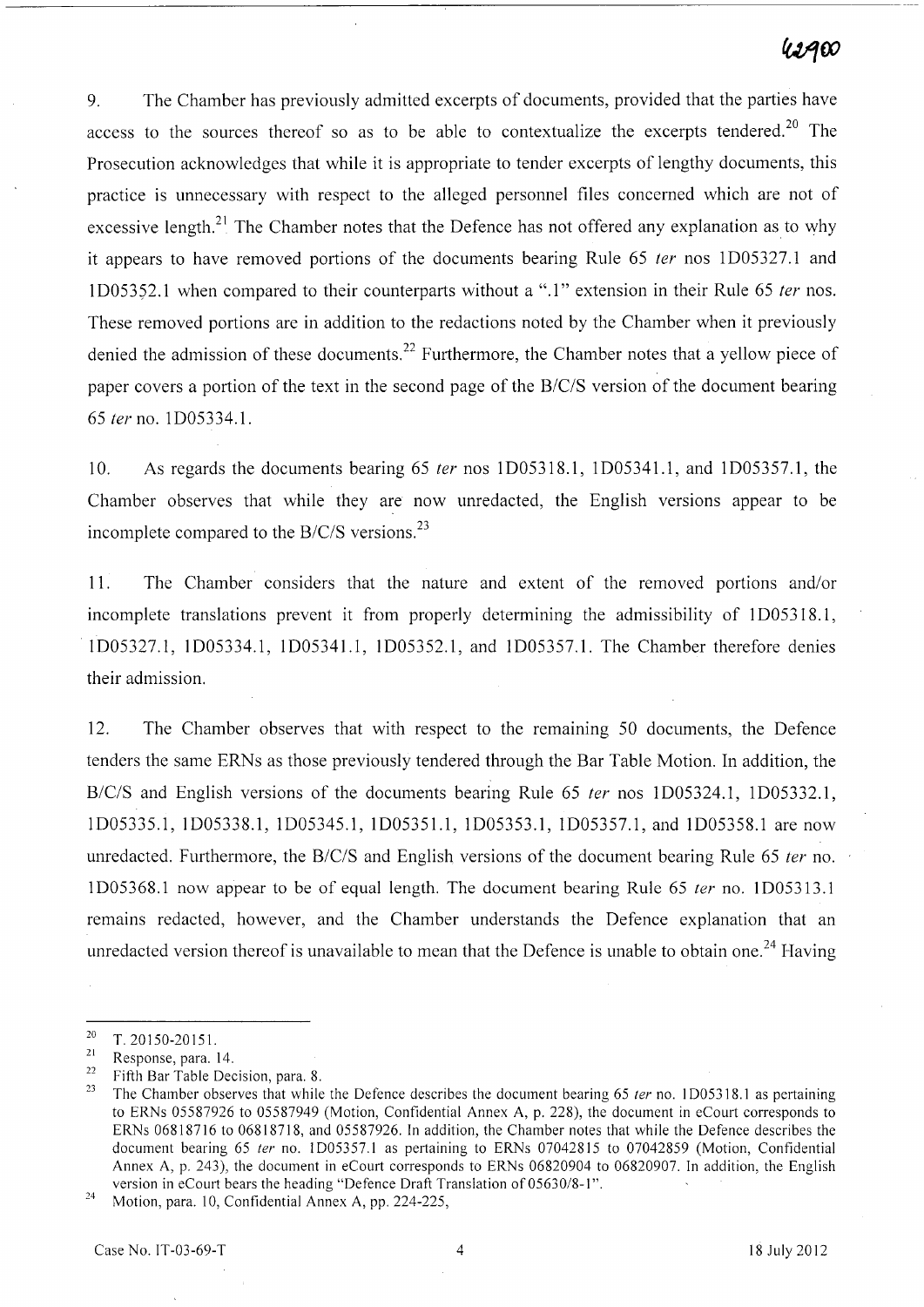analyzed the nature and extent of the redactions, the Chamber considers they are not such as to prevent admission of the document.<sup>25</sup>

13. The Chamber further notes that while the Defence had provided an English translation of the document bearing 65 *ter* no. ID05353.l in its informal communication of 13 June 2012, this has not been uploaded into eCourt. 26 It appears that the Defence mistakenly uploaded the *B/C/S* version as the English translation. Nevertheless, the Chamber has analysed the translation as contained in the informal communication of 13 June and, also, the *B/C/S* version and considers that they are consistent with one another.

14. The Chamber finds that the Defence now explains (i) the relevance and probative value of each of the 50 alleged personnel files, and (ii) how they fit into its case. Further, the Prosecution does not object to their admission. The Chamber is therefore satisfied that these documents meet the standard for admission under Rule 89 (C) of the Tribunal's Rules of Procedure and Evidence and relevant jurisprudence and admits the documents into evidence. The Chamber instructs the Defence to upload the English translation of ID05353.1 into eCourt within one week of this decision being issued.

## **IV.** DISPOSITION

### 15. For the foregoing reasons, the Chamber GRANTS the Motion IN PART, and

(i) **ADMITS** into evidence, under seal, documents bearing Rule 65 *ter* nos 1D05310.1, ID05311.1, ID05313.1, ID05314.1, ID05315.1, ID05316.1, ID05317.1, 1D05319.1, 1D05320.1, 1D05321.1, 1D05322.1, 1D05323.1, 1D05324.1, ID05325.l, ID05326.l, ID05328.1, ID05329.l, ID05330.l, ID05331.1, ID05332.1, ID05335.l, ID05336.1, ID05337.1, ID05338.1, ID05339.1, ID05340.1, ID05343.1, ID05344.1, ID05345.1, ID05346.1, ID05347.1, ID05348.1, ID05349.1, ID05350.1, ID05351.1, ID0535J.l, ID05354.1, 1D05355.1, 1D05356.1, 1D05358.1, 1D05359.1, 1D05360.1, 1D05361.1, 1D05363.1, 1D05364.1, 1D05365.1, 1D05366.1, 1D05367.1, 1D05368.1, and 1 D05369.1;

<sup>&</sup>lt;sup>25</sup> Fifth Bar Table Decision, para. 9.<br><sup>26</sup> The Defense detaillers the day.

<sup>26</sup> The Defence describes the document bearing 65 *ter* no. 1005353.1 as corresponding to ERNs 07042096 to 07042512 (Motion, Confidential Annex A, p. 242), while the B/C/S version in eCourt consists of ERNs 06819892 to 06819894.